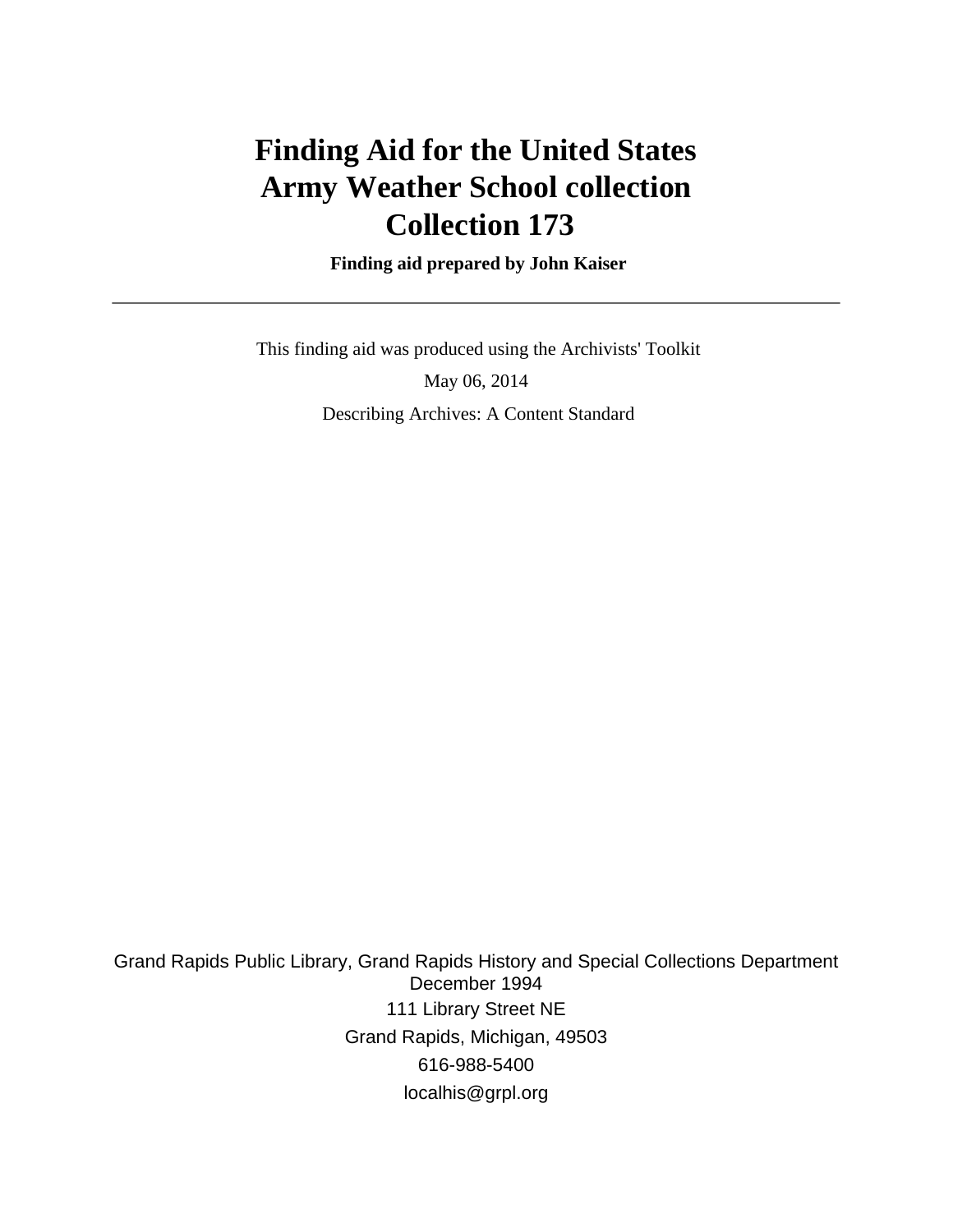# **Table of Contents**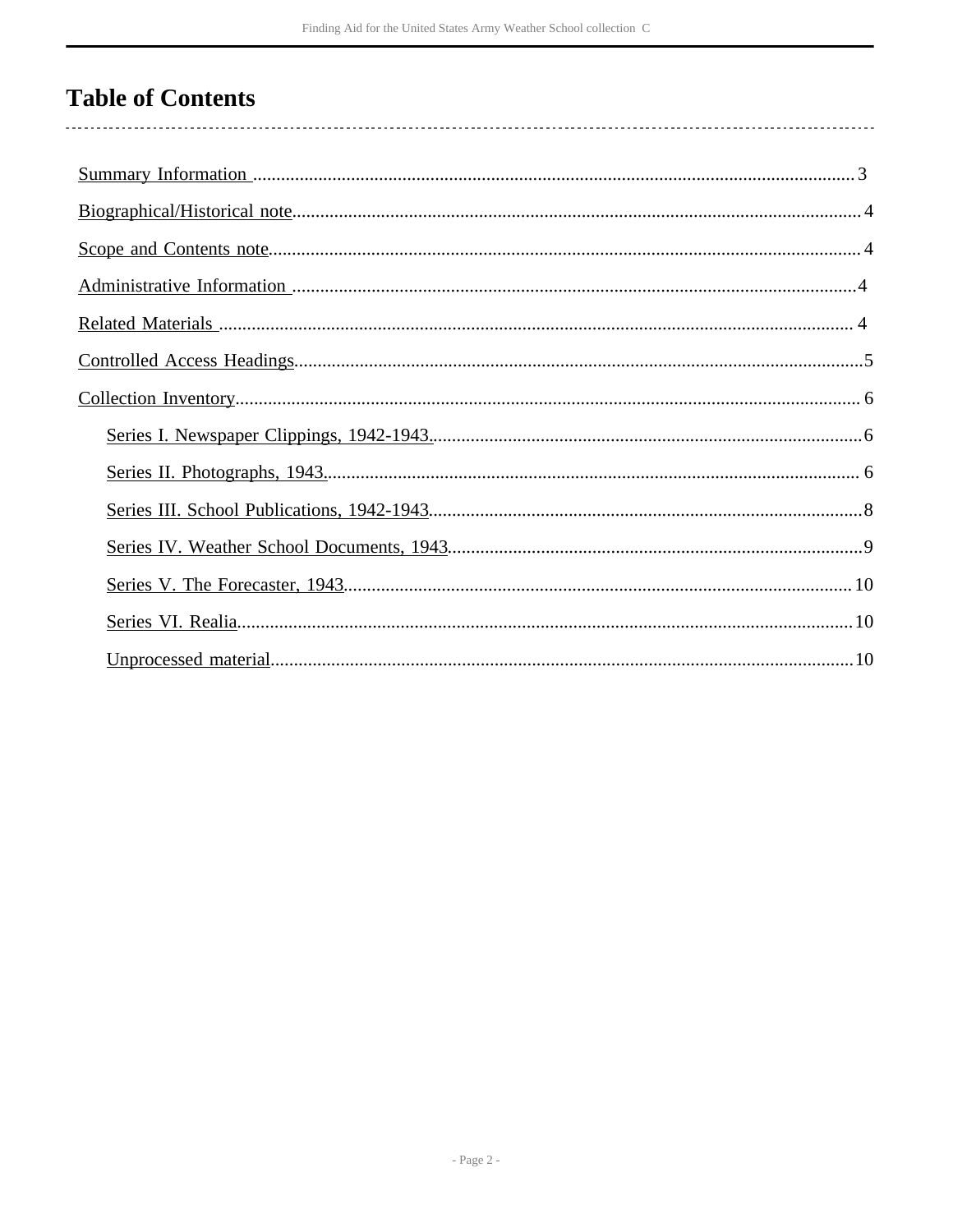# <span id="page-2-0"></span>**Summary Information**

| <b>Repository</b> | Grand Rapids Public Library, Grand Rapids History and Special<br><b>Collections Department</b>                                                                                                                                                                                                                                                                                                                                                                                                                                   |
|-------------------|----------------------------------------------------------------------------------------------------------------------------------------------------------------------------------------------------------------------------------------------------------------------------------------------------------------------------------------------------------------------------------------------------------------------------------------------------------------------------------------------------------------------------------|
| <b>Title</b>      | United States Army Weather School collection                                                                                                                                                                                                                                                                                                                                                                                                                                                                                     |
| Date [inclusive]  | 1942-1943                                                                                                                                                                                                                                                                                                                                                                                                                                                                                                                        |
| <b>Extent</b>     | 3.0 Linear feet Five boxes                                                                                                                                                                                                                                                                                                                                                                                                                                                                                                       |
| Language          | English                                                                                                                                                                                                                                                                                                                                                                                                                                                                                                                          |
| <b>Abstract</b>   | The Weather Training School of the United States Army Air Force was<br>located in Grand Rapids, Michigan from 1942-1943. The school converted<br>several downtown buildings, including the Pantlind Hotel and Civic<br>Auditorium, into barracks, mess halls, classrooms, offices and officer's<br>quarters. The collection includes newspaper clippings, photographs,<br>school publications, invitations and programs for school events, a history<br>of the school, rosters and the Weather School newspaper, the Forecaster. |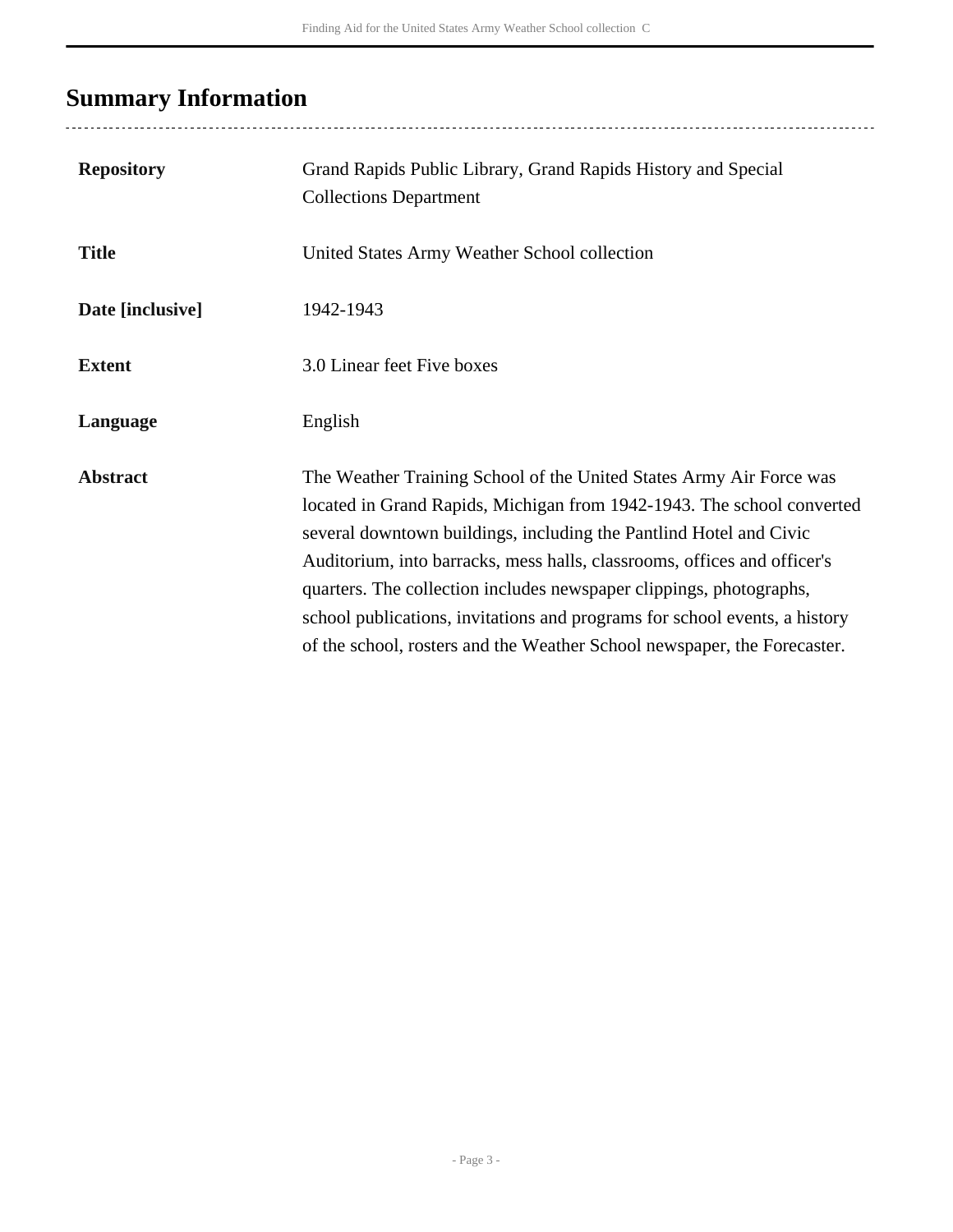# <span id="page-3-0"></span>**Biographical/Historical note**

In November 1942 Grand Rapids received word that the Weather Training School of the Army Air Forces Technical Training Command would be moved from Chanute Field, Illinois. Several downtown buildings, including the Pantlind Hotel, Civic Auditorium, and Pantlind Exhibitors Buildings were converted into barracks, mess halls, classrooms, offices, and officers quarters. Classes began in January 1943, and by September, with more than 2,000 troops having received training, the school was closed.

## <span id="page-3-1"></span>**Scope and Contents note**

Included are newspaper clippings, photographs, school publications, invitations and programs to school social events, a history of the school, rosters, and the Weather School newspaper The Forecaster. The bulk of the processed collection is the Forecaster tabloid newspaper. Microfilm of the available holdings is available (see staff), and should be used, instead of the originals, when making copies.

## <span id="page-3-2"></span>**Administrative Information**

### **Publication Information**

Grand Rapids Public Library, Grand Rapids History and Special Collections Department December 1994

#### **Immediate Source of Acquisition note**

Mary Medendorp, 1990, 1992, accession numbers 1990.032, 1992.004 Library purchase, accession number P2000.032 Wilton G. Hawes, unprocessed, accession number 86.385

## <span id="page-3-3"></span>**Related Materials**

#### **Related Archival Materials note**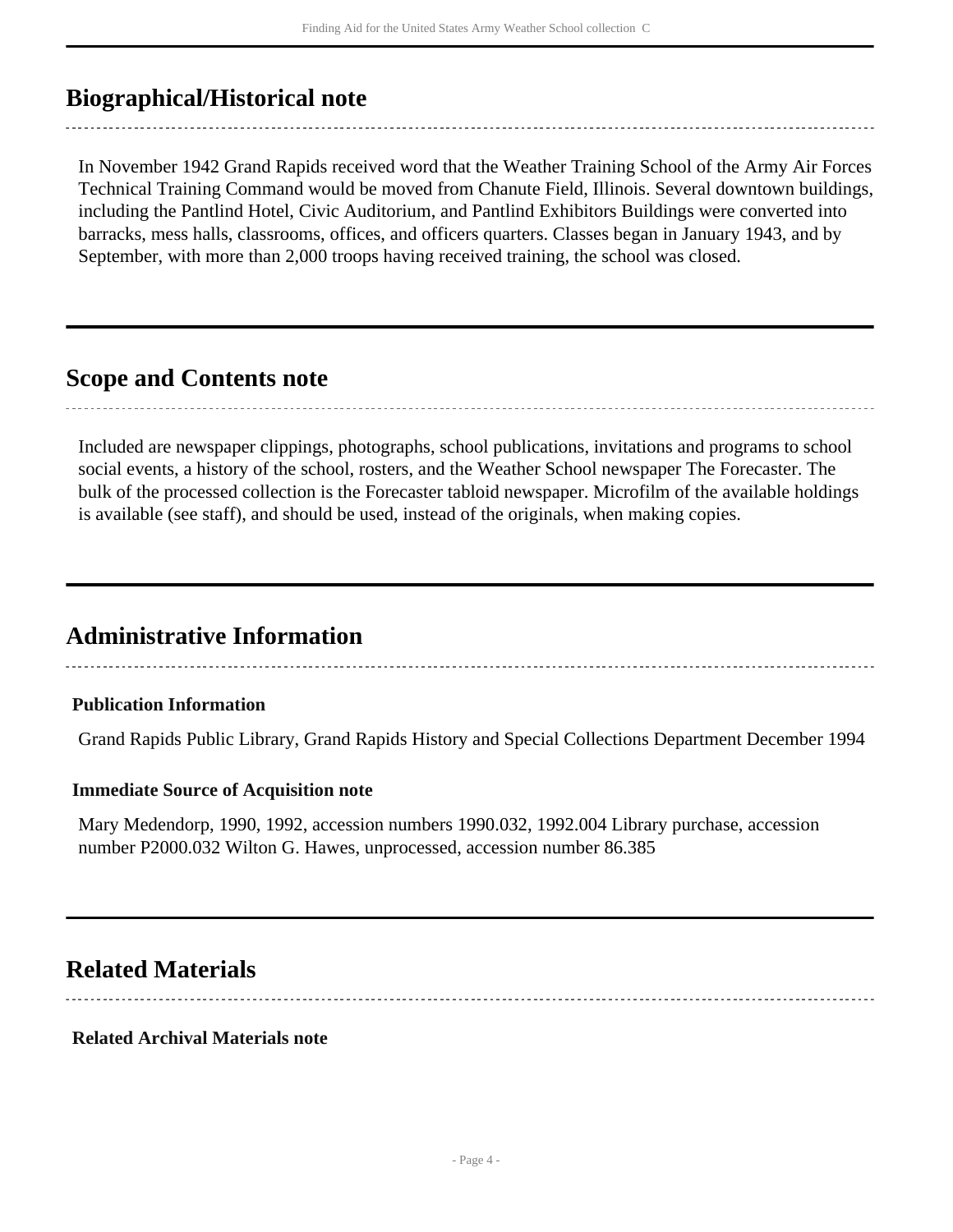Ask staff for assistance in locating the microfilm version of the Forecaster, housed with other departmental microfilm, for use in photocopying.

Collection 125, the Robinson Studio Collection: Search the online database for images from the Grand Rapids Herald newspaper about the Weather school.

Collection 310, the Grand Rapids Public Library World War II collection

# <span id="page-4-0"></span>**Controlled Access Headings**

### **Corporate Name(s)**

• United States. Army Air Forces. Technical Training Command.

### **Geographic Name(s)**

• Grand Rapids (Mich.) -- History

### **Subject(s)**

• World War, 1939-1945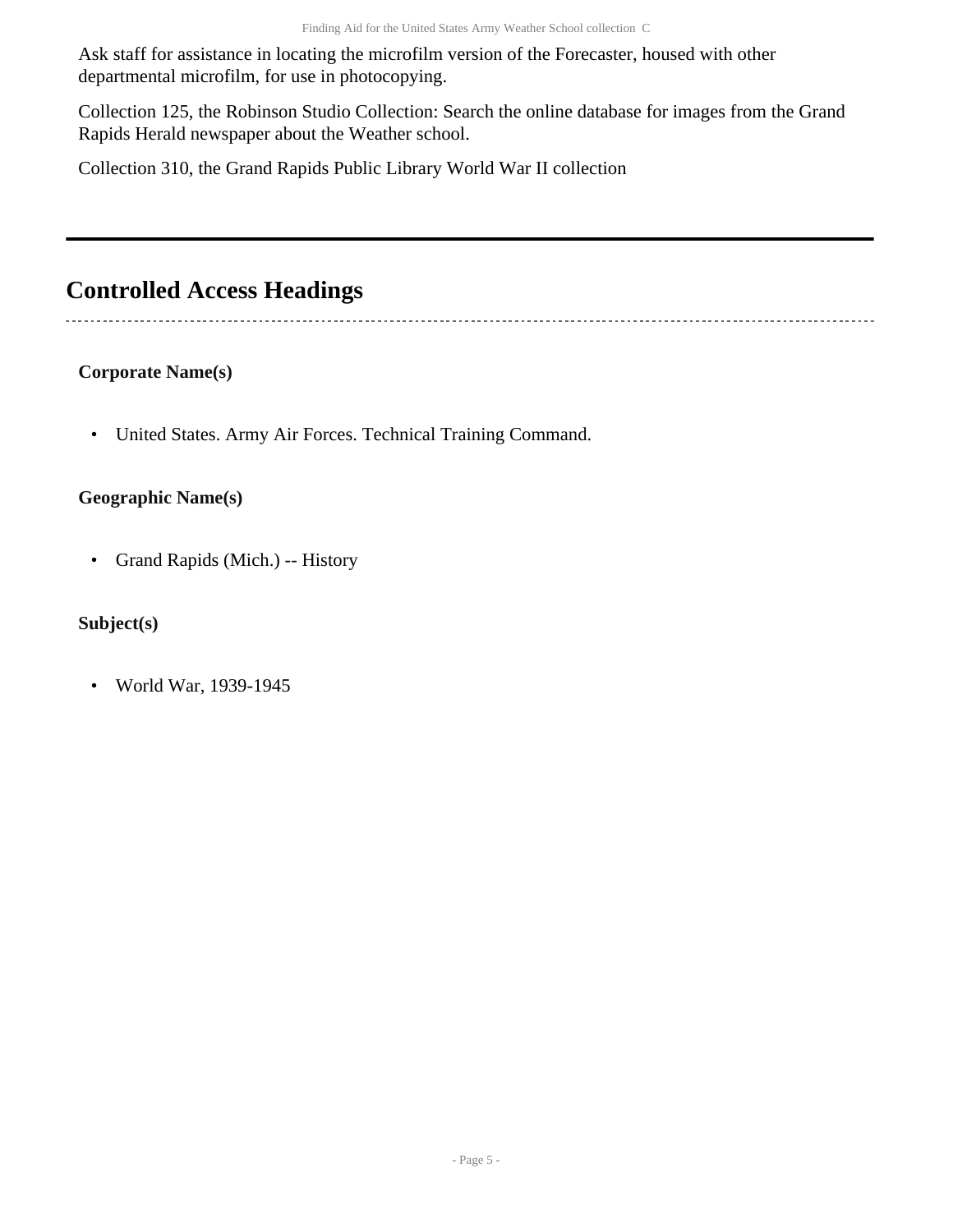# <span id="page-5-0"></span>**Collection Inventory**

<span id="page-5-1"></span>**Series I. Newspaper Clippings, 1942-1943.** 

#### **Scope and Contents note**

Clippings on social and military events, awards for achievement by students and teachers, and the opening and closing of the Weather school while in Grand Rapids.

|                                                                                                                                                                                                                        | <b>Box</b>   | <b>Folder</b> |
|------------------------------------------------------------------------------------------------------------------------------------------------------------------------------------------------------------------------|--------------|---------------|
| Newspaper Clippings, Dec. 7, 1942-Sept. 6, 1943.                                                                                                                                                                       | $\mathbf{1}$ | 1             |
|                                                                                                                                                                                                                        |              | <b>Box</b>    |
| Michigan Tradesman. Nov. 18, 1942. Grand Rapids Gets Army Weather School for<br>6,000. Includes a sketch of Hotel Rowe by N.I. Gornick, with caption "Grand Rapids"<br>Hotel taken for Army Weather School." Photocopy |              | 5             |
|                                                                                                                                                                                                                        | <b>Box</b>   | <b>Folder</b> |
| Weathermen in Khaki: reminiscences of a student in Grand Rapids'<br>World War II Weather School / by Wilton G. Hawes. Grand River Valley<br>Review, v. 5, no. 2, 1984, p. 22. [Added 6/2000]                           | $\mathbf{1}$ | 34            |
|                                                                                                                                                                                                                        |              | <b>Box</b>    |
| Graphic clipping from unidentified scrapbook, ca. Sept. 6, 1943, bird's eye view of the                                                                                                                                |              | 5             |

Cadets of the Grand Rapids weather school marching possibly on Division near Reservoir Hill. 2008.003

<span id="page-5-2"></span>**Series II. Photographs, 1943.**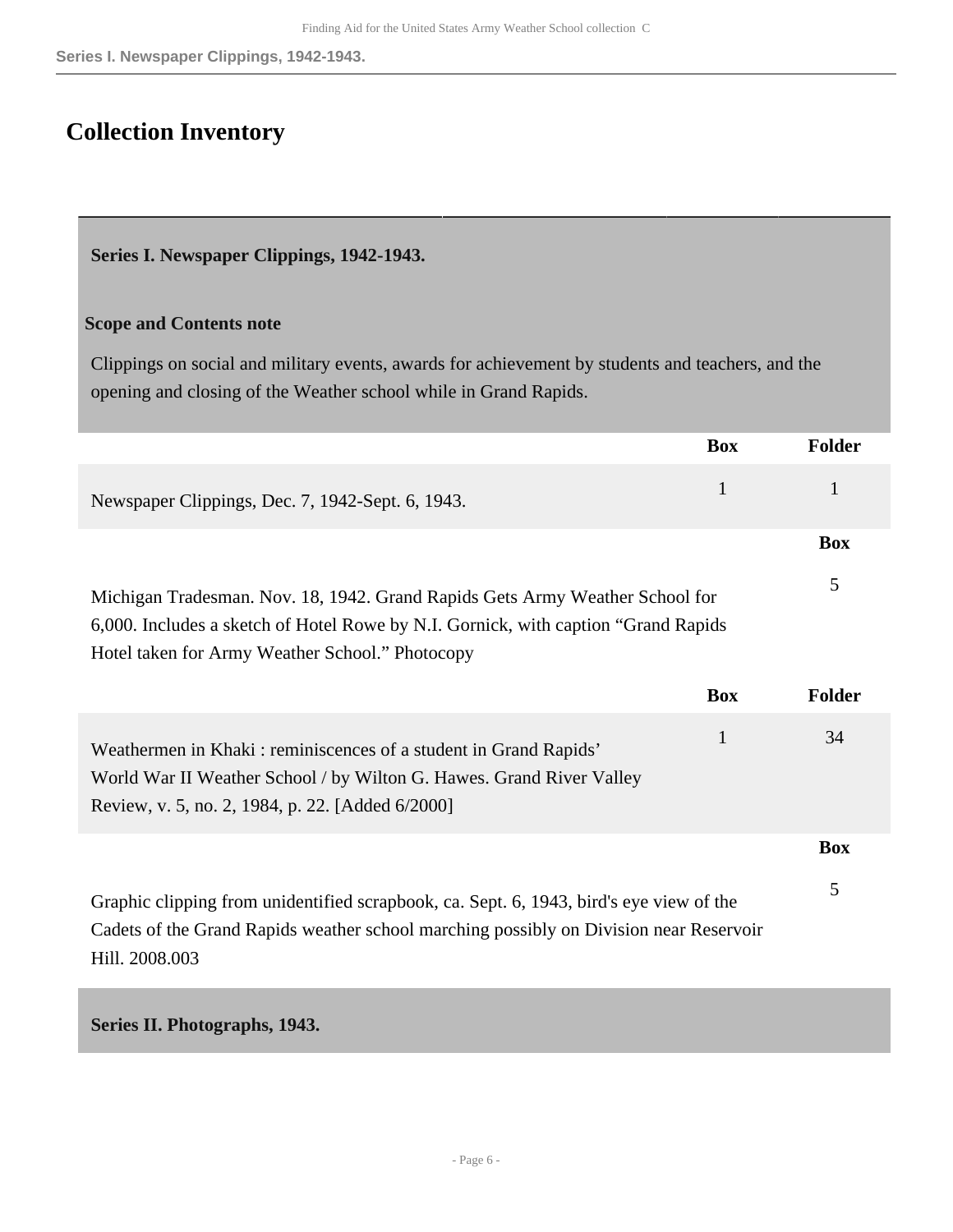### **Scope and Contents note**

Images of awards, field exercises at Belknap Park, parades in the streets of Grand Rapids, students, officers, and instructors at the school, and classroom scenes.

|                              | <b>Box</b>   | Folder         |
|------------------------------|--------------|----------------|
| Awards ceremonies, 1943. (2) | $\mathbf{1}$ | $\overline{2}$ |
| Classrooms, 1943. (1)        | $\mathbf{1}$ | 3              |
| Dances, 1943. (1)            | $\mathbf{1}$ | $\overline{4}$ |
| Field training, 1943. (4)    | $\mathbf{1}$ | 5              |
| Furniture, 1943. (1)         | $\mathbf{1}$ | 6              |
| Parades, 1943. (4)           | 1            | 7              |

### **People, 1943.**

|                                        | <b>Box</b> | <b>Folder</b> |
|----------------------------------------|------------|---------------|
| Black, Colonel Edward C., 1943. (3)    |            | 8             |
| Edwards, Colonel Sheldon B., 1943. (1) |            | 9             |
| LeBaron, Major W.F., 1943. (1)         |            | 10            |
| Lewis, Harold B., 1943. (1)            |            | 11            |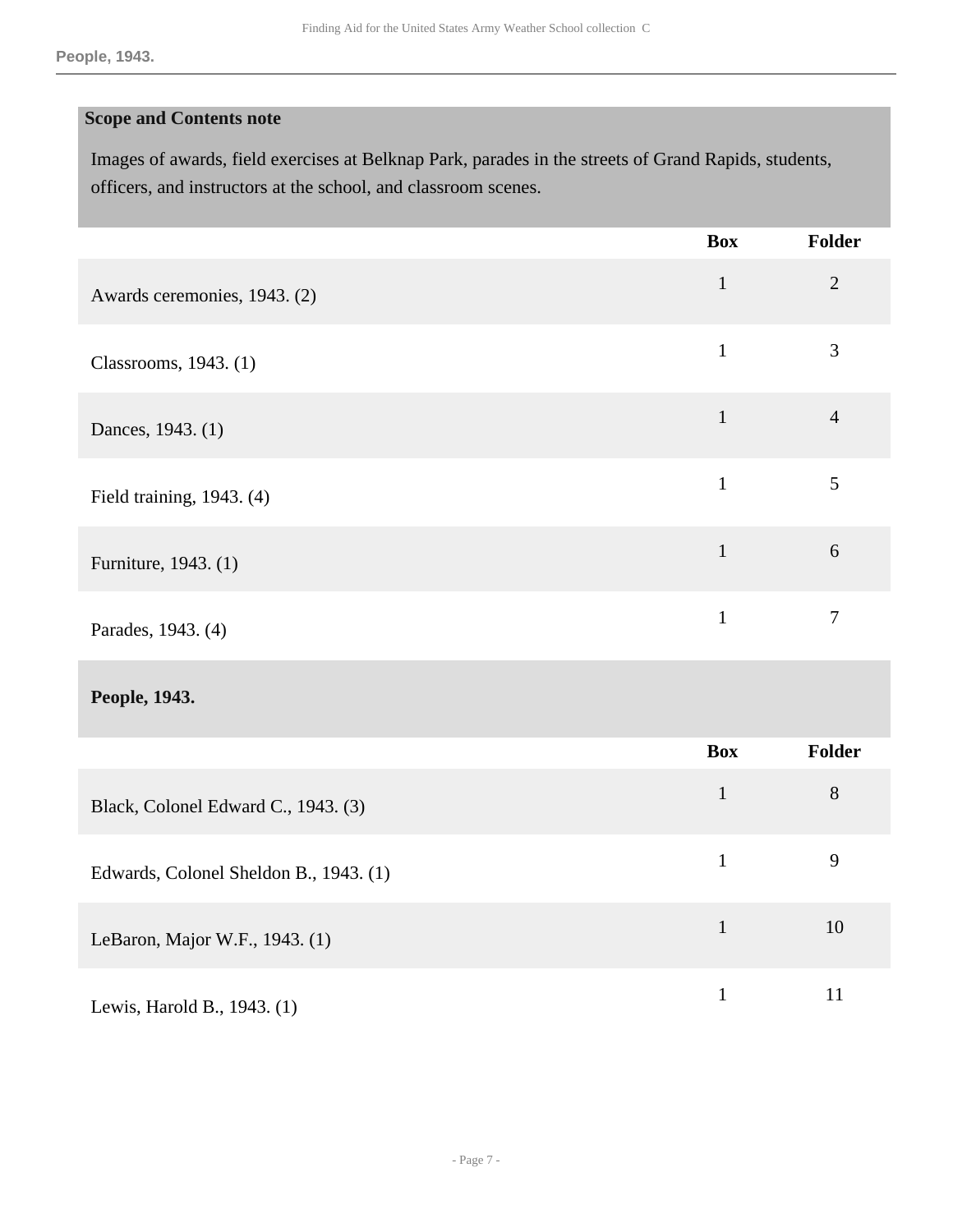| Popkess, G. Edwin, 1943. (1) |   | 12 |
|------------------------------|---|----|
| Unidentified, 1943. (2)      |   | 13 |
| Groups, 1943 (6)             | 1 | 14 |
| Groups identified, 1943. (1) |   | 15 |

#### <span id="page-7-0"></span>**Series III. School Publications, 1942-1943**

#### **Scope and Contents note**

Invitations and programs for events, a yearbook, telephone directory, and a copy of "On the Beam" a program for the musical review produced by the students.

|                                                                                                    |              | <b>Box</b>     |
|----------------------------------------------------------------------------------------------------|--------------|----------------|
| Enid Army airfield, yearbook, n.d.                                                                 |              | $\overline{2}$ |
|                                                                                                    | <b>Box</b>   | <b>Folder</b>  |
| The Grand Rapids "Craftsman" with advertisement for talk by Major<br>Charles Rundquist, Feb. 1943. | $\mathbf{1}$ | 16             |
| Graduation programs, 1943.                                                                         | 1            | 17             |
| Invitation and program for graduation dance, 1943.                                                 | $\mathbf{1}$ | 18             |
| Invitation and program for graduation ball, 1943.                                                  | 1            | 19             |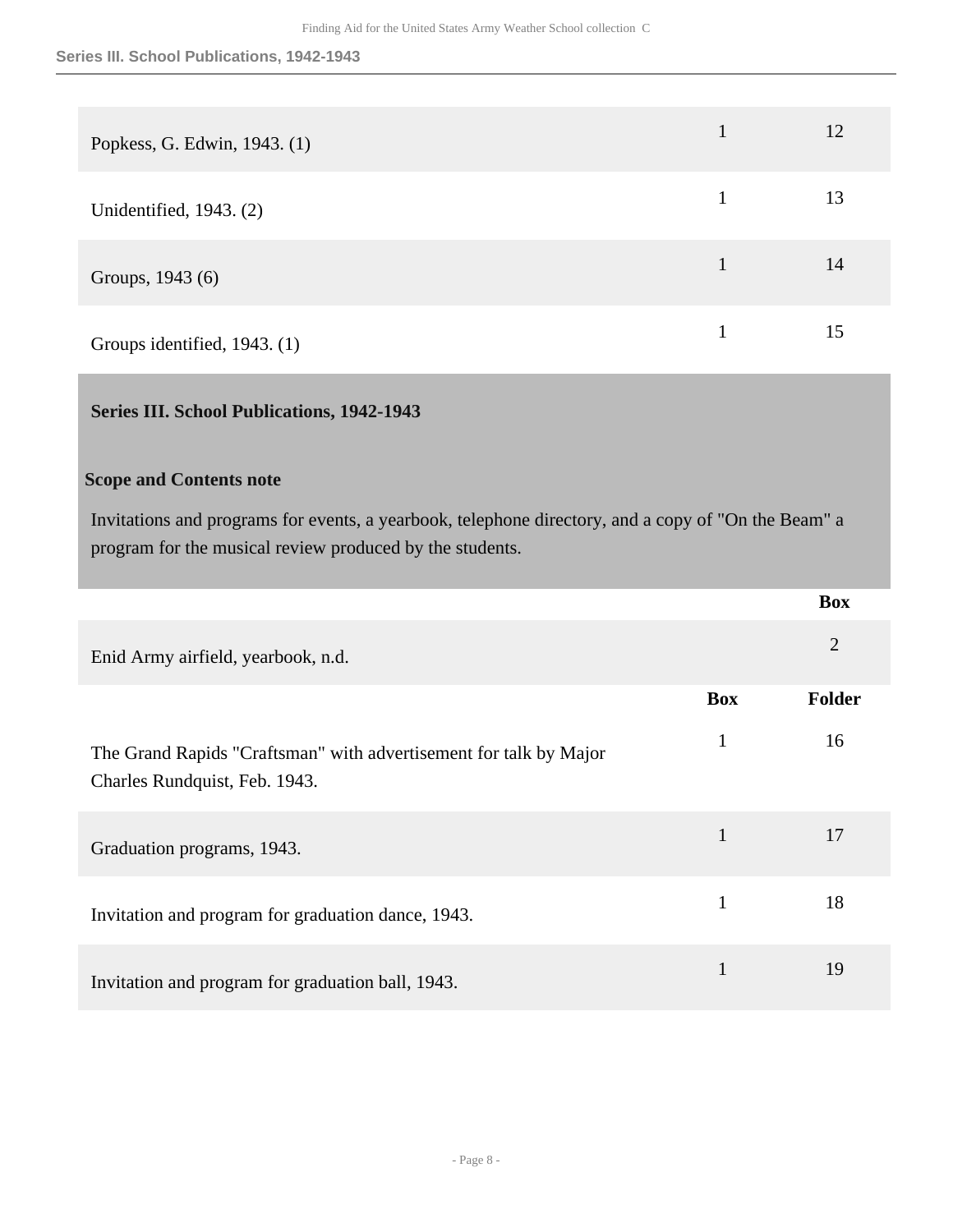#### **Series IV. Weather School Documents, 1943**

| Program for graduation parade and exercises, 1943.                                                                   |   | 20 |
|----------------------------------------------------------------------------------------------------------------------|---|----|
| Program for Grand Rapids salute to the U.S. Army Air Forces, 1942.                                                   |   | 21 |
| Menu for farewell banquet for Col. Black, 1943.                                                                      |   | 22 |
| On The Beam musical review, programs, 1943. [Note: A second copy<br>found in Box 2, 6/2000, and added to this folder | 1 | 23 |
| Program for Pearl Harbor day memorial service, 1942.                                                                 |   | 24 |
| Telephone directory, 1943.                                                                                           |   | 25 |

### <span id="page-8-0"></span>**Series IV. Weather School Documents, 1943**

#### **Scope and Contents note**

Cadet orders, discharge notices, students essays, radio and news scripts and rosters.

|                                           | <b>Box</b> | <b>Folder</b> |
|-------------------------------------------|------------|---------------|
| Aviation cadet orders, 1943.              | 1          | 26            |
| Discharge notices for Alice Loomis, 1943. |            | 27            |
| History of Weather School.                |            | 28            |
| Papers by forecaster, Pat Loomis, 1943.   |            | 29-31         |